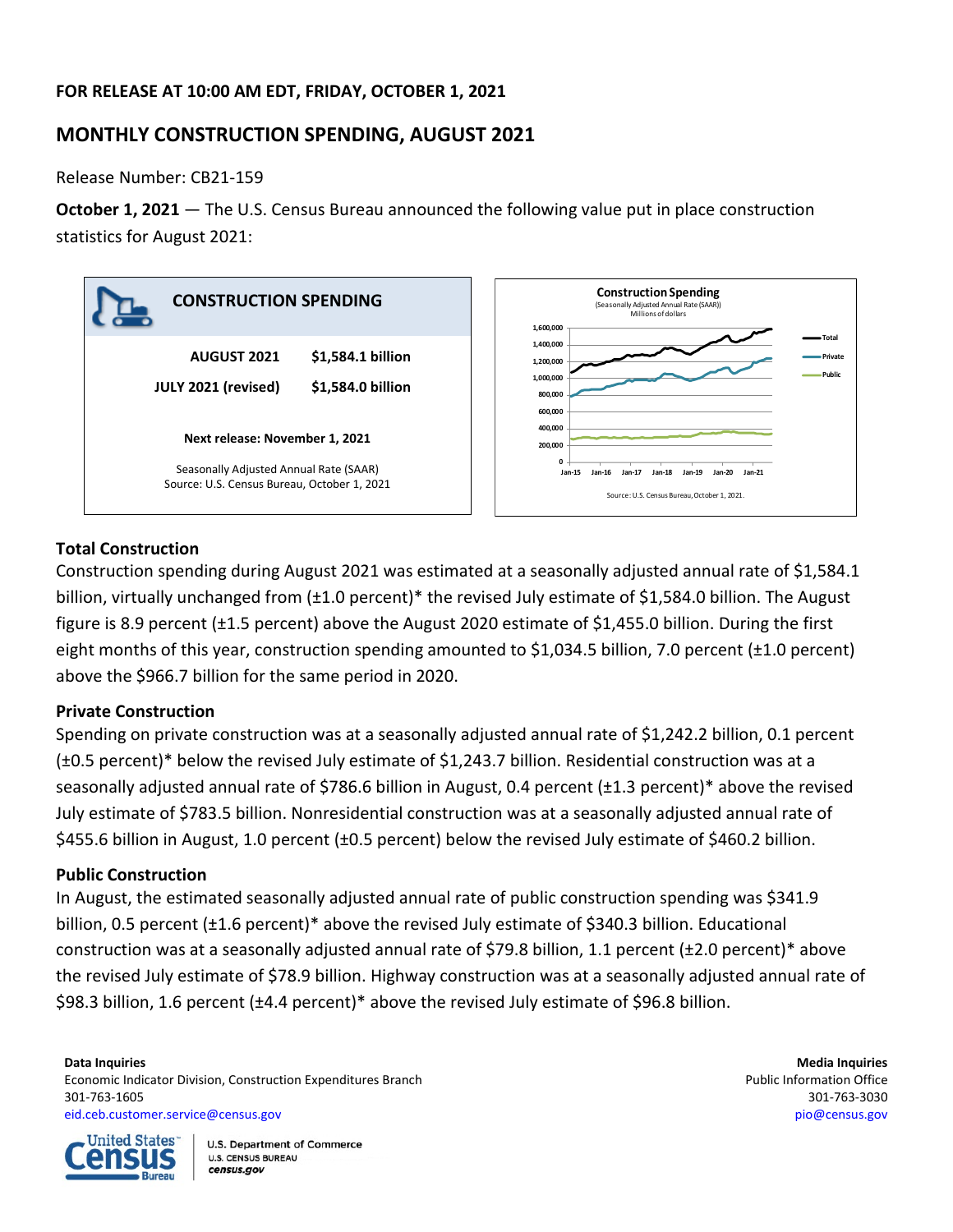The September 2021 Monthly Construction Spending Report is scheduled for release on November 1, 2021. View the full schedule in the Economic Briefing Room: [<www.census.gov/economic-indicators/>](http://www.census.gov/economic-indicators/). The full text and tables for this release can be found at [<www.census.gov/constructionspending/>](http://www.census.gov/constructionspending/).

## **EXPLANATORY NOTES**

In interpreting changes in the statistics in this release, note that month-to-month changes in seasonally adjusted statistics often show movements which may be irregular. It may take 2 months to establish an underlying trend for total construction and as long as 8 months for specific categories of construction. The statistics in this release are estimated from several sources and surveys and are subject to sampling variability as well as nonsampling error including bias and variance from response, nonreporting, and undercoverage. Estimates of the standard errors are provided in Table 3. Whenever a statement such as "2.3 (±3.1) percent above" appears in the text, this indicates the range (-0.8 to +5.4 percent) in which the actual percentage change is likely to have occurred. All ranges given are 90 percent confidence intervals and account only for sampling variability. If a range does not contain zero, the change is statistically significant. If it does contain zero, the change is not statistically significant; that is, it is uncertain whether there was an increase or decrease. Statistics for the current month are preliminary estimates subject to revision in following months as additional data become available. The average absolute percent changes from preliminary estimate to first revision for the major seasonally adjusted components are as follows: total construction, 0.94 percent; private construction, 1.14 percent; and public construction, 0.70 percent. Explanations of confidence intervals and sampling variability can be found on our website at [<www.census.gov/construction/c30/meth.html/](http://www.census.gov/construction/c30/meth.html)>.

### **RESOURCES**

#### **API**

The Census Bureau's application programming interface lets developers create custom apps to reach new users and makes key demographic, socio-economic and housing statistics more accessible than ever before. [<www.census.gov/developers/>](https://www.census.gov/developers/)

#### **FRED Mobile App**



Receive the latest updates on the nation's key economic indicators by downloading the FRED App [<https://fred.stlouisfed.org/fred-mobile/>](https://fred.stlouisfed.org/fred-mobile/index.php?utm_source=census&utm_medium=pdf&utm_campaign=mobile_app) for both Apple and Android devices. FRED, the signature database of the Federal Reserve Bank of St. Louis, now incorporates the Census Bureau's 13 economic indicators.

###

**\* The 90 percent confidence interval includes zero. There is insufficient evidence to conclude that the actual change is different from zero.**

**Data Inquiries Media Inquiries** Economic Indicator Division, Construction Expenditures Branch **Public Information Office** Public Information Office 301-763-1605 301-763-3030 [eid.ceb.customer.service@census.gov](mailto:eid.ceb.customer.service@census.gov) [pio@census.gov](mailto:pio@census.gov)



**U.S. Department of Commerce U.S. CENSUS BUREAU** census.gov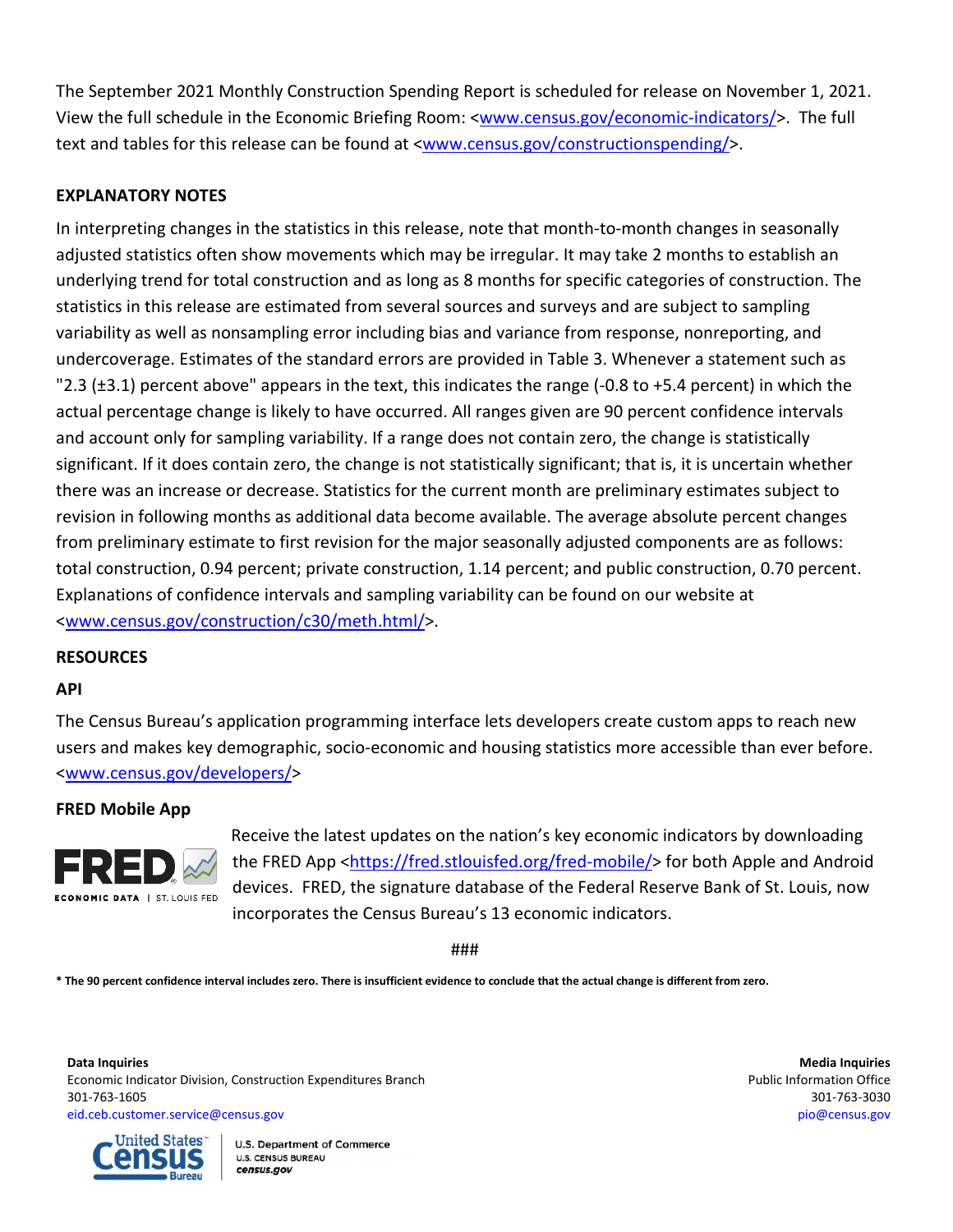#### Table 1. **Value of Construction Put in Place in the United States, Seasonally Adjusted Annual Rate**

(Millions of dollars. Details may not add to totals due to rounding.)

|                                                |                   |                   |                   |                   |                   |                   | Percent change   |                    |
|------------------------------------------------|-------------------|-------------------|-------------------|-------------------|-------------------|-------------------|------------------|--------------------|
|                                                |                   |                   |                   |                   |                   |                   | Aug 2021 from -  |                    |
| Type of Construction                           | Aug               | Jul               | Jun               | May               | Apr               | Aug               | Jul              | Aug                |
|                                                | 2021 <sup>p</sup> | 2021'             | 2021'             | 2021              | 2021              | 2020              | 2021             | 2020               |
| <b>Total Construction</b>                      | 1,584,085         | 1,584,038         | 1,579,265         | 1,564,153         | 1,553,547         | 1,455,002         | 0.0              | 8.9                |
| Residential                                    | 795,498           | 792,558           | 789,827           | 771,911           | 761,588           | 642,031           | 0.4              | 23.9               |
| Nonresidential                                 | 788,587           | 791,480           | 789,438           | 792,242           | 791,959           | 812,971           | $-0.4$           | $-3.0$             |
| Lodging                                        | 18,872            | 19,410            | 19,344            | 19,994            | 22,069            | 27,401            | $-2.8$           | $-31.1$            |
| Office                                         | 81,163            | 81,208            | 81,143            | 80,860            | 80,739            | 85,401            | $-0.1$           | $-5.0$             |
| Commercial                                     | 88,933            | 89,587            | 89,225            | 88,453            | 86,698            | 83,196            | $-0.7$           | 6.9                |
| Health care                                    | 48,196            | 48,677            | 48,336            | 47,944            | 47,837            | 48,243            | $-1.0$           | $-0.1$             |
| Educational                                    | 94,657            | 93,874            | 94,394            | 97,073            | 99,580            | 102,396           | 0.8              | $-7.6$             |
| Religious                                      | 2,944             | 3,023             | 2,950             | 3,141             | 3,106             | 3,343             | $-2.6$<br>$-2.4$ | $-11.9$<br>$-35.5$ |
| Public safety<br>Amusement and recreation      | 11,562<br>24,476  | 11,845<br>24,614  | 11,647<br>24,669  | 11,392            | 11,592<br>24,908  | 17,931<br>27,164  | -0.6             | $-9.9$             |
| Transportation                                 | 56,375            | 56,397            | 56,720            | 25,188<br>56,382  | 55,869            | 61,379            | 0.0              | $-8.2$             |
| Communication                                  | 21,706            | 21,621            | 21,756            | 21,680            | 21,752            | 22,519            | 0.4              | $-3.6$             |
| Power                                          | 111,953           | 113,588           | 113,907           | 112,817           | 114,344           | 110,743           | -1.4             | 1.1                |
| Highway and street                             | 98,655            | 97,225            | 95,341            | 98,367            | 97,674            | 96,080            | 1.5              | 2.7                |
| Sewage and waste disposal                      | 28,007            | 27,922            | 28,055            | 27,399            | 27,620            | 26,054            | 0.3              | 7.5                |
| Water supply                                   | 19,401            | 19,093            | 18,969            | 18,699            | 18,815            | 19,192            | 1.6              | 1.1                |
| Conservation and development                   | 7,628             | 7,980             | 7,876             | 7,267             | 7,111             | 9,417             | $-4.4$           | $-19.0$            |
| Manufacturing                                  | 74,060            | 75,417            | 75,106            | 75,587            | 72,247            | 72,512            | $-1.8$           | 2.1                |
| <b>Total Private Construction</b> <sup>1</sup> | 1,242,217         | 1,243,745         | 1,240,715         | 1,223,061         | 1,209,782         | 1,098,852         | $-0.1$           | 13.0               |
| Residential <sup>2</sup>                       | 786,589           | 783,521           | 780,726           | 762,852           | 752,819           | 632,725           | 0.4              | 24.3               |
| New single family                              | 413,449           | 416,184           | 412,997           | 404,489           | 400,562           | 298,903           | $-0.7$           | 38.3               |
| New multifamily                                | 99,467            | 100,269           | 100,259           | 99,174            | 99,150            | 88,257            | $-0.8$           | 12.7               |
| Nonresidential                                 | 455,627           | 460,224           | 459,990           | 460,209           | 456,963           | 466,127           | $-1.0$           | $-2.3$             |
| Lodging                                        | 18,238            | 18,664            | 18,612            | 19,189            | 21,252            | 26,304            | $-2.3$           | $-30.7$            |
| Office                                         | 69,930            | 69,783            | 69,865            | 69,833            | 69,427            | 72,975            | 0.2              | $-4.2$             |
| Commercial                                     | 85,316            | 85,998            | 85,655            | 84,969            | 83,115            | 79,162            | $-0.8$           | 7.8                |
| Health care                                    | 38,187            | 38,606            | 38,294            | 37,975            | 37,773            | 38,165            | $-1.1$           | 0.1                |
| Educational                                    | 14,884            | 15,002            | 14,692            | 14,770            | 15,325            | 17,629            | $-0.8$           | $-15.6$            |
| Religious                                      | 2,939             | 3,019             | 2,946             | 3,128             | 3,099             | 3,343             | $-2.6$           | $-12.1$            |
| Amusement and recreation                       | 11,499            | 11,496            | 11,339            | 11,535            | 11,042            | 12,743            | 0.0              | $-9.8$             |
| Transportation                                 | 14,799            | 15,163            | 15,568            | 15,505            | 14,528            | 15,447            | $-2.4$           | $-4.2$             |
| Communication<br>Power                         | 21,587<br>102,934 | 21,524<br>104,364 | 21,632<br>105,160 | 21,606<br>104,844 | 21,675<br>106,289 | 22,409<br>104,168 | 0.3<br>$-1.4$    | $-3.7$<br>$-1.2$   |
| Manufacturing                                  | 73,632            | 74,941            | 74,571            | 75,275            | 71,976            | 72,134            | $-1.7$           | 2.1                |
| <b>Total Public Construction<sup>3</sup></b>   | 341,869           | 340,293           | 338,550           | 341,092           | 343,765           | 356,150           | 0.5              | $-4.0$             |
| Residential                                    | 8,909             | 9,037             | 9,101             | 9,060             | 8,768             | 9,306             | $-1.4$           | $-4.3$             |
| Nonresidential                                 | 332,960           | 331,256           | 329,449           | 332,033           | 334,996           | 346,844           | 0.5              | $-4.0$             |
| Office                                         | 11,234            | 11,425            | 11,278            | 11,027            | 11,312            | 12,426            | $-1.7$           | $-9.6$             |
| Commercial                                     | 3,617             | 3,590             | 3,570             | 3,483             | 3,583             | 4,034             | 0.8              | $-10.3$            |
| Health care                                    | 10,009            | 10,071            | 10,041            | 9,969             | 10,064            | 10,078            | $-0.6$           | $-0.7$             |
| Educational                                    | 79,774            | 78,872            | 79,701            | 82,304            | 84,254            | 84,767            | $1.1\,$          | $-5.9$             |
| Public safety                                  | 11,392            | 11,694            | 11,500            | 11,305            | 11,482            | 17,809            | $-2.6$           | $-36.0$            |
| Amusement and recreation                       | 12,977            | 13,117            | 13,330            | 13,652            | 13,866            | 14,421            | $-1.1$           | $-10.0$            |
| Transportation                                 | 41,576            | 41,234            | 41,152            | 40,877            | 41,342            | 45,932            | 0.8              | $-9.5$             |
| Power                                          | 9,019             | 9,224             | 8,747             | 7,973             | 8,055             | 6,575             | $-2.2$           | 37.2               |
| Highway and street                             | 98,276            | 96,767            | 94,926            | 97,968            | 97,293            | 95,723            | 1.6              | 2.7                |
| Sewage and waste disposal                      | 27,616            | 27,554            | 27,624            | 26,993            | 27,269            | 25,614            | 0.2              | $7.8\,$            |
| Water supply                                   | 18,785            | 18,498            | 18,394            | 18,054            | 18,231            | 18,568            | 1.6              | 1.2                |
| Conservation and development                   | 7,501             | 7,887             | 7,791             | 7,224             | 7,072             | 9,311             | $-4.9$           | $-19.4$            |

<sup>p</sup> Preliminary <sup>r</sup> Revised

 $1$ Includes the following categories of private construction not shown separately:

public safety, highway and street, sewage and waste disposal, water supply, and conservation and development.

<sup>2</sup>Includes private residential improvements.

 $3$ Includes the following categories of public construction not shown separately: lodging, religious, communication, and manufacturing.

Data are at an annual rate, adjusted for seasonality but not price changes. Source: U.S. Census Bureau, Construction Spending, October 1, 2021. Table 3 provides estimated measures of sampling variability. Additional information on the survey methodology may be found at [<www.census.gov/construction/c30/meth.html>](http://www.census.gov/construction/c30/meth.html)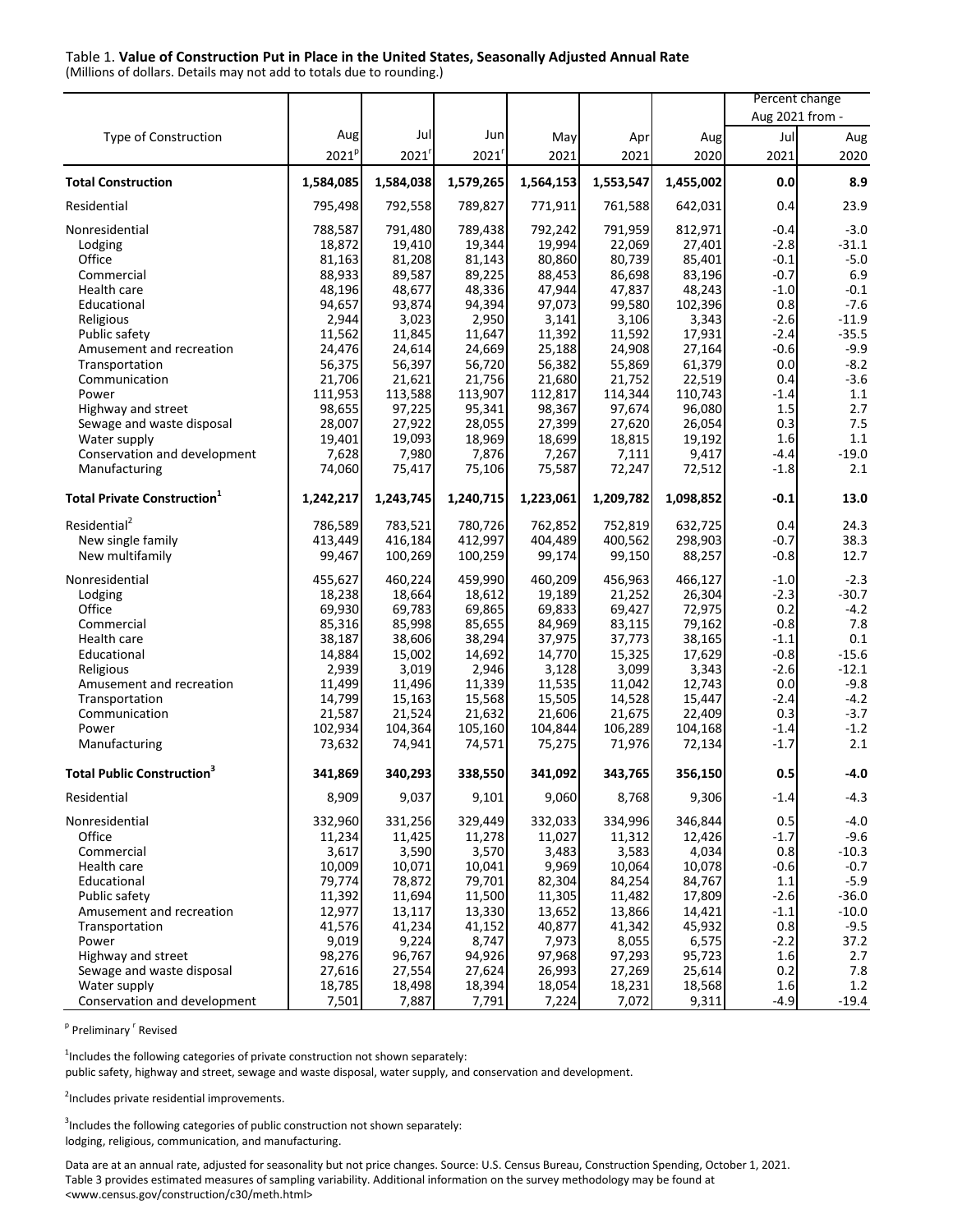#### Table 2. **Value of Construction Put in Place in the United States, Not Seasonally Adjusted**

(Millions of dollars. Details may not add to totals due to rounding.)

| Aug<br>Jul<br>Jun<br>Type of Construction<br>Aug<br>Percent<br>May<br>Apr<br>Aug<br>Aug<br>2021 <sup>p</sup><br>$2021^r$<br>2021<br>2021<br>2021<br>2020<br>2021<br>2020<br>change<br>148,020<br>145,448<br>143,405<br>134,298<br>1,034,490<br>966,720<br>7.0<br>126,982<br>135,189<br>25.8<br>Residential<br>75,273<br>71,995<br>66,778<br>60,290<br>512,529<br>407,531<br>73,434<br>63,216<br>72,747<br>74,900<br>521,961<br>559,189<br>Nonresidential<br>72,014<br>71,411<br>67,520<br>63,766<br>$-6.7$<br>1,583<br>1,623<br>1,643<br>1,678<br>1,867<br>2,337<br>14,010<br>20,286<br>$-30.9$<br>Lodging<br>Office<br>59,555<br>7,105<br>7,010<br>7,118<br>6,861<br>6,669<br>7,476<br>53,511<br>$-10.1$<br>7,841<br>7,729<br>7,853<br>58,516<br>$-1.7$<br>Commercial<br>7,513<br>7,204<br>7,316<br>57,535<br>4,141<br>4,152<br>4,144<br>4,069<br>3,967<br>4,114<br>31,531<br>32,028<br>$-1.6$<br>Health care<br>9,567<br>9,343<br>8,358<br>$-10.6$<br>Educational<br>9,648<br>7,861<br>10,416<br>66,482<br>74,380<br>260<br>258<br>253<br>265<br>256<br>303<br>2,019<br>2,337<br>$-13.6$<br>Religious<br>951<br>1,004<br>983<br>1,016<br>968<br>1,517<br>8,390<br>12,219<br>$-31.3$<br>Public safety<br>2,206<br>2,180<br>2,149<br>16,404<br>18,546<br>$-11.5$<br>Amusement and recreation<br>2,149<br>2,077<br>2,410<br>$-6.5$<br>5,138<br>5,023<br>5,036<br>4,881<br>4,530<br>5,629<br>36,835<br>39,390<br>Transportation<br>$-4.2$<br>Communication<br>1,827<br>1,795<br>1,754<br>1,767<br>1,793<br>1,891<br>14,031<br>14,648<br>$-3.6$<br>9,573<br>9,582<br>9,661<br>9,316<br>9,279<br>9,377<br>75,201<br>78,026<br>Power<br>$-3.4$<br>11,015<br>10,733<br>10,005<br>8,839<br>7,166<br>10,845<br>62.810<br>65.012<br>Highway and street<br>3.6<br>2,605<br>2,507<br>17,769<br>17,151<br>Sewage and waste disposal<br>2,550<br>2,363<br>2,195<br>2,415<br>$-1.7$<br>1,767<br>1,722<br>12,355<br>12,563<br>Water supply<br>1,742<br>1,670<br>1,558<br>1,726<br>$-18.2$<br>5,961<br>Conservation and development<br>724<br>687<br>665<br>577<br>533<br>879<br>4,878<br>6,390<br>6,413<br>6,263<br>48,569<br>$-0.8$<br>Manufacturing<br>6,448<br>5,844<br>6,249<br>48,201<br>113,863<br>111,938<br>110,776<br>104,616<br>808,646<br>11.4<br>100,060<br>99,665<br>725,756<br>Residential <sup>2</sup><br>66,005<br>62,490<br>506.584<br>401.501<br>26.2<br>74,476<br>72,636<br>71,160<br>59,453<br>38.4<br>New single family<br>38,155<br>37,816<br>36,279<br>27,585<br>263,971<br>190,799<br>34,137<br>32,661<br>New multifamily<br>8,374<br>18.4<br>8,642<br>8,444<br>8,638<br>8,403<br>7,625<br>65,546<br>55,367<br>Nonresidential<br>39,302<br>39,615<br>37,571<br>40,212<br>302,061<br>324,255<br>$-6.8$<br>39,387<br>38,611<br>1,799<br>19,568<br>$-31.1$<br>Lodging<br>1,530<br>1,561<br>1,582<br>1,611<br>2,245<br>13,473<br>Office<br>$-10.2$<br>6,088<br>6,017<br>6,099<br>5,911<br>5,715<br>6,357<br>46,052<br>51,310<br>55,820<br>$-1.1$<br>Commercial<br>7,525<br>7,433<br>7,540<br>7,220<br>6,910<br>6,966<br>55,192<br>3,287<br>3,229<br>24,958<br>25,590<br>$-2.5$<br>Health care<br>3,275<br>3,278<br>3,131<br>3,257<br>1,358<br>1,391<br>1,378<br>1,296<br>1,616<br>10,333<br>12,918<br>$-20.0$<br>Educational<br>1,318<br>257<br>253<br>263<br>255<br>303<br>$-13.8$<br>Religious<br>260<br>2,015<br>2,337<br>1,009<br>986<br>975<br>964<br>936<br>7,553<br>9,176<br>$-17.7$<br>Amusement and recreation<br>1,104<br>10,482<br>$-5.1$<br>1,252<br>1,276<br>1,376<br>1,363<br>1,206<br>1,321<br>9,947<br>Transportation<br>$-4.3$<br>1,817<br>1,787<br>13,970<br>14,598<br>Communication<br>1,744<br>1,761<br>1,787<br>1,882<br>8,766<br>8,785<br>8,835<br>8,591<br>8,594<br>8,795<br>69,576<br>73,080<br>$-4.8$<br>Power<br>$-0.7$<br>Manufacturing<br>6,354<br>6,374<br>6,404<br>6,237<br>5,822<br>6,218<br>47,978<br>48,325<br><b>Total Public Construction</b> <sup>3</sup><br>33,511<br>32,630<br>29,682<br>26,921<br>35,525<br>225,845<br>240,964<br>$-6.3$<br>34,158<br>Residential<br>798<br>798 <br>834<br>773I<br>7261<br>837<br>5,945<br>6,030<br>-1.4<br>Nonresidential<br>33,360<br>32,713<br>31,796<br>28,909<br>26,195<br>34,688<br>219,900<br>234,934<br>$-6.4$<br>$-9.5$<br>Office<br>1,017<br>993<br>1,019<br>951<br>954<br>1,119<br>7,459<br>8,245<br>316<br>296<br>313<br>292<br>293<br>350<br>2,696<br>$-13.1$<br>Commercial<br>2,343<br>866<br>865<br>866<br>841<br>836<br>857<br>6,573<br>6,439<br>2.1<br>Health care<br>8,210<br>8,257<br>7,965<br>$-8.6$<br>Educational<br>7,040<br>6,566<br>8,801<br>56,149<br>61,463<br>989<br>971<br>1,003<br>943<br>958<br>8,302<br>$-31.5$<br>Public safety<br>1,507<br>12,122<br>9,371<br>$-5.5$<br>Amusement and recreation<br>1,198<br>1,163<br>1,205<br>1,185<br>1,306<br>8,852<br>1,140<br>3,886<br>3,747<br>3,660<br>28,908<br>$-7.0$<br>Transportation<br>3,518<br>3,323<br>4,308<br>26,888<br>Power<br>807<br>797<br>826<br>725<br>685<br>582<br>4,946<br>13.7<br>5,625<br>9,962<br>$-3.4$<br>Highway and street<br>10,979<br>10,689<br>8,804<br>10,812<br>7,135<br>62,557<br>64,755<br>3.8<br>Sewage and waste disposal<br>2,568<br>2,476<br>2,509<br>2,325<br>2,374<br>17,515<br>16,880<br>2,168<br>$-1.8$<br>Water supply<br>1,712<br>1,669<br>1,692<br>1,612<br>1,509<br>11,972<br>12,192<br>1,670 |                                                |     |     |     |     |     |     | Year-to-date |       |         |
|-------------------------------------------------------------------------------------------------------------------------------------------------------------------------------------------------------------------------------------------------------------------------------------------------------------------------------------------------------------------------------------------------------------------------------------------------------------------------------------------------------------------------------------------------------------------------------------------------------------------------------------------------------------------------------------------------------------------------------------------------------------------------------------------------------------------------------------------------------------------------------------------------------------------------------------------------------------------------------------------------------------------------------------------------------------------------------------------------------------------------------------------------------------------------------------------------------------------------------------------------------------------------------------------------------------------------------------------------------------------------------------------------------------------------------------------------------------------------------------------------------------------------------------------------------------------------------------------------------------------------------------------------------------------------------------------------------------------------------------------------------------------------------------------------------------------------------------------------------------------------------------------------------------------------------------------------------------------------------------------------------------------------------------------------------------------------------------------------------------------------------------------------------------------------------------------------------------------------------------------------------------------------------------------------------------------------------------------------------------------------------------------------------------------------------------------------------------------------------------------------------------------------------------------------------------------------------------------------------------------------------------------------------------------------------------------------------------------------------------------------------------------------------------------------------------------------------------------------------------------------------------------------------------------------------------------------------------------------------------------------------------------------------------------------------------------------------------------------------------------------------------------------------------------------------------------------------------------------------------------------------------------------------------------------------------------------------------------------------------------------------------------------------------------------------------------------------------------------------------------------------------------------------------------------------------------------------------------------------------------------------------------------------------------------------------------------------------------------------------------------------------------------------------------------------------------------------------------------------------------------------------------------------------------------------------------------------------------------------------------------------------------------------------------------------------------------------------------------------------------------------------------------------------------------------------------------------------------------------------------------------------------------------------------------------------------------------------------------------------------------------------------------------------------------------------------------------------------------------------------------------------------------------------------------------------------------------------------------------------------------------------------------------------------------------------------------------------------------------------------------------------------------------------------------------------------------------------------------------------------------------------------------------------------------------------------------------------------------------------------------------------------------------------------------------------------------------------------------------------------------------------------------------------------------------------------------------------------------------------------------------------------------------------------------|------------------------------------------------|-----|-----|-----|-----|-----|-----|--------------|-------|---------|
|                                                                                                                                                                                                                                                                                                                                                                                                                                                                                                                                                                                                                                                                                                                                                                                                                                                                                                                                                                                                                                                                                                                                                                                                                                                                                                                                                                                                                                                                                                                                                                                                                                                                                                                                                                                                                                                                                                                                                                                                                                                                                                                                                                                                                                                                                                                                                                                                                                                                                                                                                                                                                                                                                                                                                                                                                                                                                                                                                                                                                                                                                                                                                                                                                                                                                                                                                                                                                                                                                                                                                                                                                                                                                                                                                                                                                                                                                                                                                                                                                                                                                                                                                                                                                                                                                                                                                                                                                                                                                                                                                                                                                                                                                                                                                                                                                                                                                                                                                                                                                                                                                                                                                                                                                                                                                                 |                                                |     |     |     |     |     |     |              |       |         |
|                                                                                                                                                                                                                                                                                                                                                                                                                                                                                                                                                                                                                                                                                                                                                                                                                                                                                                                                                                                                                                                                                                                                                                                                                                                                                                                                                                                                                                                                                                                                                                                                                                                                                                                                                                                                                                                                                                                                                                                                                                                                                                                                                                                                                                                                                                                                                                                                                                                                                                                                                                                                                                                                                                                                                                                                                                                                                                                                                                                                                                                                                                                                                                                                                                                                                                                                                                                                                                                                                                                                                                                                                                                                                                                                                                                                                                                                                                                                                                                                                                                                                                                                                                                                                                                                                                                                                                                                                                                                                                                                                                                                                                                                                                                                                                                                                                                                                                                                                                                                                                                                                                                                                                                                                                                                                                 |                                                |     |     |     |     |     |     |              |       |         |
|                                                                                                                                                                                                                                                                                                                                                                                                                                                                                                                                                                                                                                                                                                                                                                                                                                                                                                                                                                                                                                                                                                                                                                                                                                                                                                                                                                                                                                                                                                                                                                                                                                                                                                                                                                                                                                                                                                                                                                                                                                                                                                                                                                                                                                                                                                                                                                                                                                                                                                                                                                                                                                                                                                                                                                                                                                                                                                                                                                                                                                                                                                                                                                                                                                                                                                                                                                                                                                                                                                                                                                                                                                                                                                                                                                                                                                                                                                                                                                                                                                                                                                                                                                                                                                                                                                                                                                                                                                                                                                                                                                                                                                                                                                                                                                                                                                                                                                                                                                                                                                                                                                                                                                                                                                                                                                 |                                                |     |     |     |     |     |     |              |       |         |
|                                                                                                                                                                                                                                                                                                                                                                                                                                                                                                                                                                                                                                                                                                                                                                                                                                                                                                                                                                                                                                                                                                                                                                                                                                                                                                                                                                                                                                                                                                                                                                                                                                                                                                                                                                                                                                                                                                                                                                                                                                                                                                                                                                                                                                                                                                                                                                                                                                                                                                                                                                                                                                                                                                                                                                                                                                                                                                                                                                                                                                                                                                                                                                                                                                                                                                                                                                                                                                                                                                                                                                                                                                                                                                                                                                                                                                                                                                                                                                                                                                                                                                                                                                                                                                                                                                                                                                                                                                                                                                                                                                                                                                                                                                                                                                                                                                                                                                                                                                                                                                                                                                                                                                                                                                                                                                 | <b>Total Construction</b>                      |     |     |     |     |     |     |              |       |         |
|                                                                                                                                                                                                                                                                                                                                                                                                                                                                                                                                                                                                                                                                                                                                                                                                                                                                                                                                                                                                                                                                                                                                                                                                                                                                                                                                                                                                                                                                                                                                                                                                                                                                                                                                                                                                                                                                                                                                                                                                                                                                                                                                                                                                                                                                                                                                                                                                                                                                                                                                                                                                                                                                                                                                                                                                                                                                                                                                                                                                                                                                                                                                                                                                                                                                                                                                                                                                                                                                                                                                                                                                                                                                                                                                                                                                                                                                                                                                                                                                                                                                                                                                                                                                                                                                                                                                                                                                                                                                                                                                                                                                                                                                                                                                                                                                                                                                                                                                                                                                                                                                                                                                                                                                                                                                                                 |                                                |     |     |     |     |     |     |              |       |         |
|                                                                                                                                                                                                                                                                                                                                                                                                                                                                                                                                                                                                                                                                                                                                                                                                                                                                                                                                                                                                                                                                                                                                                                                                                                                                                                                                                                                                                                                                                                                                                                                                                                                                                                                                                                                                                                                                                                                                                                                                                                                                                                                                                                                                                                                                                                                                                                                                                                                                                                                                                                                                                                                                                                                                                                                                                                                                                                                                                                                                                                                                                                                                                                                                                                                                                                                                                                                                                                                                                                                                                                                                                                                                                                                                                                                                                                                                                                                                                                                                                                                                                                                                                                                                                                                                                                                                                                                                                                                                                                                                                                                                                                                                                                                                                                                                                                                                                                                                                                                                                                                                                                                                                                                                                                                                                                 |                                                |     |     |     |     |     |     |              |       |         |
|                                                                                                                                                                                                                                                                                                                                                                                                                                                                                                                                                                                                                                                                                                                                                                                                                                                                                                                                                                                                                                                                                                                                                                                                                                                                                                                                                                                                                                                                                                                                                                                                                                                                                                                                                                                                                                                                                                                                                                                                                                                                                                                                                                                                                                                                                                                                                                                                                                                                                                                                                                                                                                                                                                                                                                                                                                                                                                                                                                                                                                                                                                                                                                                                                                                                                                                                                                                                                                                                                                                                                                                                                                                                                                                                                                                                                                                                                                                                                                                                                                                                                                                                                                                                                                                                                                                                                                                                                                                                                                                                                                                                                                                                                                                                                                                                                                                                                                                                                                                                                                                                                                                                                                                                                                                                                                 |                                                |     |     |     |     |     |     |              |       |         |
|                                                                                                                                                                                                                                                                                                                                                                                                                                                                                                                                                                                                                                                                                                                                                                                                                                                                                                                                                                                                                                                                                                                                                                                                                                                                                                                                                                                                                                                                                                                                                                                                                                                                                                                                                                                                                                                                                                                                                                                                                                                                                                                                                                                                                                                                                                                                                                                                                                                                                                                                                                                                                                                                                                                                                                                                                                                                                                                                                                                                                                                                                                                                                                                                                                                                                                                                                                                                                                                                                                                                                                                                                                                                                                                                                                                                                                                                                                                                                                                                                                                                                                                                                                                                                                                                                                                                                                                                                                                                                                                                                                                                                                                                                                                                                                                                                                                                                                                                                                                                                                                                                                                                                                                                                                                                                                 |                                                |     |     |     |     |     |     |              |       |         |
|                                                                                                                                                                                                                                                                                                                                                                                                                                                                                                                                                                                                                                                                                                                                                                                                                                                                                                                                                                                                                                                                                                                                                                                                                                                                                                                                                                                                                                                                                                                                                                                                                                                                                                                                                                                                                                                                                                                                                                                                                                                                                                                                                                                                                                                                                                                                                                                                                                                                                                                                                                                                                                                                                                                                                                                                                                                                                                                                                                                                                                                                                                                                                                                                                                                                                                                                                                                                                                                                                                                                                                                                                                                                                                                                                                                                                                                                                                                                                                                                                                                                                                                                                                                                                                                                                                                                                                                                                                                                                                                                                                                                                                                                                                                                                                                                                                                                                                                                                                                                                                                                                                                                                                                                                                                                                                 |                                                |     |     |     |     |     |     |              |       |         |
|                                                                                                                                                                                                                                                                                                                                                                                                                                                                                                                                                                                                                                                                                                                                                                                                                                                                                                                                                                                                                                                                                                                                                                                                                                                                                                                                                                                                                                                                                                                                                                                                                                                                                                                                                                                                                                                                                                                                                                                                                                                                                                                                                                                                                                                                                                                                                                                                                                                                                                                                                                                                                                                                                                                                                                                                                                                                                                                                                                                                                                                                                                                                                                                                                                                                                                                                                                                                                                                                                                                                                                                                                                                                                                                                                                                                                                                                                                                                                                                                                                                                                                                                                                                                                                                                                                                                                                                                                                                                                                                                                                                                                                                                                                                                                                                                                                                                                                                                                                                                                                                                                                                                                                                                                                                                                                 |                                                |     |     |     |     |     |     |              |       |         |
|                                                                                                                                                                                                                                                                                                                                                                                                                                                                                                                                                                                                                                                                                                                                                                                                                                                                                                                                                                                                                                                                                                                                                                                                                                                                                                                                                                                                                                                                                                                                                                                                                                                                                                                                                                                                                                                                                                                                                                                                                                                                                                                                                                                                                                                                                                                                                                                                                                                                                                                                                                                                                                                                                                                                                                                                                                                                                                                                                                                                                                                                                                                                                                                                                                                                                                                                                                                                                                                                                                                                                                                                                                                                                                                                                                                                                                                                                                                                                                                                                                                                                                                                                                                                                                                                                                                                                                                                                                                                                                                                                                                                                                                                                                                                                                                                                                                                                                                                                                                                                                                                                                                                                                                                                                                                                                 |                                                |     |     |     |     |     |     |              |       |         |
|                                                                                                                                                                                                                                                                                                                                                                                                                                                                                                                                                                                                                                                                                                                                                                                                                                                                                                                                                                                                                                                                                                                                                                                                                                                                                                                                                                                                                                                                                                                                                                                                                                                                                                                                                                                                                                                                                                                                                                                                                                                                                                                                                                                                                                                                                                                                                                                                                                                                                                                                                                                                                                                                                                                                                                                                                                                                                                                                                                                                                                                                                                                                                                                                                                                                                                                                                                                                                                                                                                                                                                                                                                                                                                                                                                                                                                                                                                                                                                                                                                                                                                                                                                                                                                                                                                                                                                                                                                                                                                                                                                                                                                                                                                                                                                                                                                                                                                                                                                                                                                                                                                                                                                                                                                                                                                 |                                                |     |     |     |     |     |     |              |       |         |
|                                                                                                                                                                                                                                                                                                                                                                                                                                                                                                                                                                                                                                                                                                                                                                                                                                                                                                                                                                                                                                                                                                                                                                                                                                                                                                                                                                                                                                                                                                                                                                                                                                                                                                                                                                                                                                                                                                                                                                                                                                                                                                                                                                                                                                                                                                                                                                                                                                                                                                                                                                                                                                                                                                                                                                                                                                                                                                                                                                                                                                                                                                                                                                                                                                                                                                                                                                                                                                                                                                                                                                                                                                                                                                                                                                                                                                                                                                                                                                                                                                                                                                                                                                                                                                                                                                                                                                                                                                                                                                                                                                                                                                                                                                                                                                                                                                                                                                                                                                                                                                                                                                                                                                                                                                                                                                 |                                                |     |     |     |     |     |     |              |       |         |
|                                                                                                                                                                                                                                                                                                                                                                                                                                                                                                                                                                                                                                                                                                                                                                                                                                                                                                                                                                                                                                                                                                                                                                                                                                                                                                                                                                                                                                                                                                                                                                                                                                                                                                                                                                                                                                                                                                                                                                                                                                                                                                                                                                                                                                                                                                                                                                                                                                                                                                                                                                                                                                                                                                                                                                                                                                                                                                                                                                                                                                                                                                                                                                                                                                                                                                                                                                                                                                                                                                                                                                                                                                                                                                                                                                                                                                                                                                                                                                                                                                                                                                                                                                                                                                                                                                                                                                                                                                                                                                                                                                                                                                                                                                                                                                                                                                                                                                                                                                                                                                                                                                                                                                                                                                                                                                 |                                                |     |     |     |     |     |     |              |       |         |
|                                                                                                                                                                                                                                                                                                                                                                                                                                                                                                                                                                                                                                                                                                                                                                                                                                                                                                                                                                                                                                                                                                                                                                                                                                                                                                                                                                                                                                                                                                                                                                                                                                                                                                                                                                                                                                                                                                                                                                                                                                                                                                                                                                                                                                                                                                                                                                                                                                                                                                                                                                                                                                                                                                                                                                                                                                                                                                                                                                                                                                                                                                                                                                                                                                                                                                                                                                                                                                                                                                                                                                                                                                                                                                                                                                                                                                                                                                                                                                                                                                                                                                                                                                                                                                                                                                                                                                                                                                                                                                                                                                                                                                                                                                                                                                                                                                                                                                                                                                                                                                                                                                                                                                                                                                                                                                 |                                                |     |     |     |     |     |     |              |       |         |
|                                                                                                                                                                                                                                                                                                                                                                                                                                                                                                                                                                                                                                                                                                                                                                                                                                                                                                                                                                                                                                                                                                                                                                                                                                                                                                                                                                                                                                                                                                                                                                                                                                                                                                                                                                                                                                                                                                                                                                                                                                                                                                                                                                                                                                                                                                                                                                                                                                                                                                                                                                                                                                                                                                                                                                                                                                                                                                                                                                                                                                                                                                                                                                                                                                                                                                                                                                                                                                                                                                                                                                                                                                                                                                                                                                                                                                                                                                                                                                                                                                                                                                                                                                                                                                                                                                                                                                                                                                                                                                                                                                                                                                                                                                                                                                                                                                                                                                                                                                                                                                                                                                                                                                                                                                                                                                 |                                                |     |     |     |     |     |     |              |       |         |
|                                                                                                                                                                                                                                                                                                                                                                                                                                                                                                                                                                                                                                                                                                                                                                                                                                                                                                                                                                                                                                                                                                                                                                                                                                                                                                                                                                                                                                                                                                                                                                                                                                                                                                                                                                                                                                                                                                                                                                                                                                                                                                                                                                                                                                                                                                                                                                                                                                                                                                                                                                                                                                                                                                                                                                                                                                                                                                                                                                                                                                                                                                                                                                                                                                                                                                                                                                                                                                                                                                                                                                                                                                                                                                                                                                                                                                                                                                                                                                                                                                                                                                                                                                                                                                                                                                                                                                                                                                                                                                                                                                                                                                                                                                                                                                                                                                                                                                                                                                                                                                                                                                                                                                                                                                                                                                 |                                                |     |     |     |     |     |     |              |       |         |
|                                                                                                                                                                                                                                                                                                                                                                                                                                                                                                                                                                                                                                                                                                                                                                                                                                                                                                                                                                                                                                                                                                                                                                                                                                                                                                                                                                                                                                                                                                                                                                                                                                                                                                                                                                                                                                                                                                                                                                                                                                                                                                                                                                                                                                                                                                                                                                                                                                                                                                                                                                                                                                                                                                                                                                                                                                                                                                                                                                                                                                                                                                                                                                                                                                                                                                                                                                                                                                                                                                                                                                                                                                                                                                                                                                                                                                                                                                                                                                                                                                                                                                                                                                                                                                                                                                                                                                                                                                                                                                                                                                                                                                                                                                                                                                                                                                                                                                                                                                                                                                                                                                                                                                                                                                                                                                 |                                                |     |     |     |     |     |     |              |       |         |
|                                                                                                                                                                                                                                                                                                                                                                                                                                                                                                                                                                                                                                                                                                                                                                                                                                                                                                                                                                                                                                                                                                                                                                                                                                                                                                                                                                                                                                                                                                                                                                                                                                                                                                                                                                                                                                                                                                                                                                                                                                                                                                                                                                                                                                                                                                                                                                                                                                                                                                                                                                                                                                                                                                                                                                                                                                                                                                                                                                                                                                                                                                                                                                                                                                                                                                                                                                                                                                                                                                                                                                                                                                                                                                                                                                                                                                                                                                                                                                                                                                                                                                                                                                                                                                                                                                                                                                                                                                                                                                                                                                                                                                                                                                                                                                                                                                                                                                                                                                                                                                                                                                                                                                                                                                                                                                 |                                                |     |     |     |     |     |     |              |       |         |
|                                                                                                                                                                                                                                                                                                                                                                                                                                                                                                                                                                                                                                                                                                                                                                                                                                                                                                                                                                                                                                                                                                                                                                                                                                                                                                                                                                                                                                                                                                                                                                                                                                                                                                                                                                                                                                                                                                                                                                                                                                                                                                                                                                                                                                                                                                                                                                                                                                                                                                                                                                                                                                                                                                                                                                                                                                                                                                                                                                                                                                                                                                                                                                                                                                                                                                                                                                                                                                                                                                                                                                                                                                                                                                                                                                                                                                                                                                                                                                                                                                                                                                                                                                                                                                                                                                                                                                                                                                                                                                                                                                                                                                                                                                                                                                                                                                                                                                                                                                                                                                                                                                                                                                                                                                                                                                 |                                                |     |     |     |     |     |     |              |       |         |
|                                                                                                                                                                                                                                                                                                                                                                                                                                                                                                                                                                                                                                                                                                                                                                                                                                                                                                                                                                                                                                                                                                                                                                                                                                                                                                                                                                                                                                                                                                                                                                                                                                                                                                                                                                                                                                                                                                                                                                                                                                                                                                                                                                                                                                                                                                                                                                                                                                                                                                                                                                                                                                                                                                                                                                                                                                                                                                                                                                                                                                                                                                                                                                                                                                                                                                                                                                                                                                                                                                                                                                                                                                                                                                                                                                                                                                                                                                                                                                                                                                                                                                                                                                                                                                                                                                                                                                                                                                                                                                                                                                                                                                                                                                                                                                                                                                                                                                                                                                                                                                                                                                                                                                                                                                                                                                 |                                                |     |     |     |     |     |     |              |       |         |
|                                                                                                                                                                                                                                                                                                                                                                                                                                                                                                                                                                                                                                                                                                                                                                                                                                                                                                                                                                                                                                                                                                                                                                                                                                                                                                                                                                                                                                                                                                                                                                                                                                                                                                                                                                                                                                                                                                                                                                                                                                                                                                                                                                                                                                                                                                                                                                                                                                                                                                                                                                                                                                                                                                                                                                                                                                                                                                                                                                                                                                                                                                                                                                                                                                                                                                                                                                                                                                                                                                                                                                                                                                                                                                                                                                                                                                                                                                                                                                                                                                                                                                                                                                                                                                                                                                                                                                                                                                                                                                                                                                                                                                                                                                                                                                                                                                                                                                                                                                                                                                                                                                                                                                                                                                                                                                 | <b>Total Private Construction</b> <sup>1</sup> |     |     |     |     |     |     |              |       |         |
|                                                                                                                                                                                                                                                                                                                                                                                                                                                                                                                                                                                                                                                                                                                                                                                                                                                                                                                                                                                                                                                                                                                                                                                                                                                                                                                                                                                                                                                                                                                                                                                                                                                                                                                                                                                                                                                                                                                                                                                                                                                                                                                                                                                                                                                                                                                                                                                                                                                                                                                                                                                                                                                                                                                                                                                                                                                                                                                                                                                                                                                                                                                                                                                                                                                                                                                                                                                                                                                                                                                                                                                                                                                                                                                                                                                                                                                                                                                                                                                                                                                                                                                                                                                                                                                                                                                                                                                                                                                                                                                                                                                                                                                                                                                                                                                                                                                                                                                                                                                                                                                                                                                                                                                                                                                                                                 |                                                |     |     |     |     |     |     |              |       |         |
|                                                                                                                                                                                                                                                                                                                                                                                                                                                                                                                                                                                                                                                                                                                                                                                                                                                                                                                                                                                                                                                                                                                                                                                                                                                                                                                                                                                                                                                                                                                                                                                                                                                                                                                                                                                                                                                                                                                                                                                                                                                                                                                                                                                                                                                                                                                                                                                                                                                                                                                                                                                                                                                                                                                                                                                                                                                                                                                                                                                                                                                                                                                                                                                                                                                                                                                                                                                                                                                                                                                                                                                                                                                                                                                                                                                                                                                                                                                                                                                                                                                                                                                                                                                                                                                                                                                                                                                                                                                                                                                                                                                                                                                                                                                                                                                                                                                                                                                                                                                                                                                                                                                                                                                                                                                                                                 |                                                |     |     |     |     |     |     |              |       |         |
|                                                                                                                                                                                                                                                                                                                                                                                                                                                                                                                                                                                                                                                                                                                                                                                                                                                                                                                                                                                                                                                                                                                                                                                                                                                                                                                                                                                                                                                                                                                                                                                                                                                                                                                                                                                                                                                                                                                                                                                                                                                                                                                                                                                                                                                                                                                                                                                                                                                                                                                                                                                                                                                                                                                                                                                                                                                                                                                                                                                                                                                                                                                                                                                                                                                                                                                                                                                                                                                                                                                                                                                                                                                                                                                                                                                                                                                                                                                                                                                                                                                                                                                                                                                                                                                                                                                                                                                                                                                                                                                                                                                                                                                                                                                                                                                                                                                                                                                                                                                                                                                                                                                                                                                                                                                                                                 |                                                |     |     |     |     |     |     |              |       |         |
|                                                                                                                                                                                                                                                                                                                                                                                                                                                                                                                                                                                                                                                                                                                                                                                                                                                                                                                                                                                                                                                                                                                                                                                                                                                                                                                                                                                                                                                                                                                                                                                                                                                                                                                                                                                                                                                                                                                                                                                                                                                                                                                                                                                                                                                                                                                                                                                                                                                                                                                                                                                                                                                                                                                                                                                                                                                                                                                                                                                                                                                                                                                                                                                                                                                                                                                                                                                                                                                                                                                                                                                                                                                                                                                                                                                                                                                                                                                                                                                                                                                                                                                                                                                                                                                                                                                                                                                                                                                                                                                                                                                                                                                                                                                                                                                                                                                                                                                                                                                                                                                                                                                                                                                                                                                                                                 |                                                |     |     |     |     |     |     |              |       |         |
|                                                                                                                                                                                                                                                                                                                                                                                                                                                                                                                                                                                                                                                                                                                                                                                                                                                                                                                                                                                                                                                                                                                                                                                                                                                                                                                                                                                                                                                                                                                                                                                                                                                                                                                                                                                                                                                                                                                                                                                                                                                                                                                                                                                                                                                                                                                                                                                                                                                                                                                                                                                                                                                                                                                                                                                                                                                                                                                                                                                                                                                                                                                                                                                                                                                                                                                                                                                                                                                                                                                                                                                                                                                                                                                                                                                                                                                                                                                                                                                                                                                                                                                                                                                                                                                                                                                                                                                                                                                                                                                                                                                                                                                                                                                                                                                                                                                                                                                                                                                                                                                                                                                                                                                                                                                                                                 |                                                |     |     |     |     |     |     |              |       |         |
|                                                                                                                                                                                                                                                                                                                                                                                                                                                                                                                                                                                                                                                                                                                                                                                                                                                                                                                                                                                                                                                                                                                                                                                                                                                                                                                                                                                                                                                                                                                                                                                                                                                                                                                                                                                                                                                                                                                                                                                                                                                                                                                                                                                                                                                                                                                                                                                                                                                                                                                                                                                                                                                                                                                                                                                                                                                                                                                                                                                                                                                                                                                                                                                                                                                                                                                                                                                                                                                                                                                                                                                                                                                                                                                                                                                                                                                                                                                                                                                                                                                                                                                                                                                                                                                                                                                                                                                                                                                                                                                                                                                                                                                                                                                                                                                                                                                                                                                                                                                                                                                                                                                                                                                                                                                                                                 |                                                |     |     |     |     |     |     |              |       |         |
|                                                                                                                                                                                                                                                                                                                                                                                                                                                                                                                                                                                                                                                                                                                                                                                                                                                                                                                                                                                                                                                                                                                                                                                                                                                                                                                                                                                                                                                                                                                                                                                                                                                                                                                                                                                                                                                                                                                                                                                                                                                                                                                                                                                                                                                                                                                                                                                                                                                                                                                                                                                                                                                                                                                                                                                                                                                                                                                                                                                                                                                                                                                                                                                                                                                                                                                                                                                                                                                                                                                                                                                                                                                                                                                                                                                                                                                                                                                                                                                                                                                                                                                                                                                                                                                                                                                                                                                                                                                                                                                                                                                                                                                                                                                                                                                                                                                                                                                                                                                                                                                                                                                                                                                                                                                                                                 |                                                |     |     |     |     |     |     |              |       |         |
|                                                                                                                                                                                                                                                                                                                                                                                                                                                                                                                                                                                                                                                                                                                                                                                                                                                                                                                                                                                                                                                                                                                                                                                                                                                                                                                                                                                                                                                                                                                                                                                                                                                                                                                                                                                                                                                                                                                                                                                                                                                                                                                                                                                                                                                                                                                                                                                                                                                                                                                                                                                                                                                                                                                                                                                                                                                                                                                                                                                                                                                                                                                                                                                                                                                                                                                                                                                                                                                                                                                                                                                                                                                                                                                                                                                                                                                                                                                                                                                                                                                                                                                                                                                                                                                                                                                                                                                                                                                                                                                                                                                                                                                                                                                                                                                                                                                                                                                                                                                                                                                                                                                                                                                                                                                                                                 |                                                |     |     |     |     |     |     |              |       |         |
|                                                                                                                                                                                                                                                                                                                                                                                                                                                                                                                                                                                                                                                                                                                                                                                                                                                                                                                                                                                                                                                                                                                                                                                                                                                                                                                                                                                                                                                                                                                                                                                                                                                                                                                                                                                                                                                                                                                                                                                                                                                                                                                                                                                                                                                                                                                                                                                                                                                                                                                                                                                                                                                                                                                                                                                                                                                                                                                                                                                                                                                                                                                                                                                                                                                                                                                                                                                                                                                                                                                                                                                                                                                                                                                                                                                                                                                                                                                                                                                                                                                                                                                                                                                                                                                                                                                                                                                                                                                                                                                                                                                                                                                                                                                                                                                                                                                                                                                                                                                                                                                                                                                                                                                                                                                                                                 |                                                |     |     |     |     |     |     |              |       |         |
|                                                                                                                                                                                                                                                                                                                                                                                                                                                                                                                                                                                                                                                                                                                                                                                                                                                                                                                                                                                                                                                                                                                                                                                                                                                                                                                                                                                                                                                                                                                                                                                                                                                                                                                                                                                                                                                                                                                                                                                                                                                                                                                                                                                                                                                                                                                                                                                                                                                                                                                                                                                                                                                                                                                                                                                                                                                                                                                                                                                                                                                                                                                                                                                                                                                                                                                                                                                                                                                                                                                                                                                                                                                                                                                                                                                                                                                                                                                                                                                                                                                                                                                                                                                                                                                                                                                                                                                                                                                                                                                                                                                                                                                                                                                                                                                                                                                                                                                                                                                                                                                                                                                                                                                                                                                                                                 |                                                |     |     |     |     |     |     |              |       |         |
|                                                                                                                                                                                                                                                                                                                                                                                                                                                                                                                                                                                                                                                                                                                                                                                                                                                                                                                                                                                                                                                                                                                                                                                                                                                                                                                                                                                                                                                                                                                                                                                                                                                                                                                                                                                                                                                                                                                                                                                                                                                                                                                                                                                                                                                                                                                                                                                                                                                                                                                                                                                                                                                                                                                                                                                                                                                                                                                                                                                                                                                                                                                                                                                                                                                                                                                                                                                                                                                                                                                                                                                                                                                                                                                                                                                                                                                                                                                                                                                                                                                                                                                                                                                                                                                                                                                                                                                                                                                                                                                                                                                                                                                                                                                                                                                                                                                                                                                                                                                                                                                                                                                                                                                                                                                                                                 |                                                |     |     |     |     |     |     |              |       |         |
|                                                                                                                                                                                                                                                                                                                                                                                                                                                                                                                                                                                                                                                                                                                                                                                                                                                                                                                                                                                                                                                                                                                                                                                                                                                                                                                                                                                                                                                                                                                                                                                                                                                                                                                                                                                                                                                                                                                                                                                                                                                                                                                                                                                                                                                                                                                                                                                                                                                                                                                                                                                                                                                                                                                                                                                                                                                                                                                                                                                                                                                                                                                                                                                                                                                                                                                                                                                                                                                                                                                                                                                                                                                                                                                                                                                                                                                                                                                                                                                                                                                                                                                                                                                                                                                                                                                                                                                                                                                                                                                                                                                                                                                                                                                                                                                                                                                                                                                                                                                                                                                                                                                                                                                                                                                                                                 |                                                |     |     |     |     |     |     |              |       |         |
|                                                                                                                                                                                                                                                                                                                                                                                                                                                                                                                                                                                                                                                                                                                                                                                                                                                                                                                                                                                                                                                                                                                                                                                                                                                                                                                                                                                                                                                                                                                                                                                                                                                                                                                                                                                                                                                                                                                                                                                                                                                                                                                                                                                                                                                                                                                                                                                                                                                                                                                                                                                                                                                                                                                                                                                                                                                                                                                                                                                                                                                                                                                                                                                                                                                                                                                                                                                                                                                                                                                                                                                                                                                                                                                                                                                                                                                                                                                                                                                                                                                                                                                                                                                                                                                                                                                                                                                                                                                                                                                                                                                                                                                                                                                                                                                                                                                                                                                                                                                                                                                                                                                                                                                                                                                                                                 |                                                |     |     |     |     |     |     |              |       |         |
|                                                                                                                                                                                                                                                                                                                                                                                                                                                                                                                                                                                                                                                                                                                                                                                                                                                                                                                                                                                                                                                                                                                                                                                                                                                                                                                                                                                                                                                                                                                                                                                                                                                                                                                                                                                                                                                                                                                                                                                                                                                                                                                                                                                                                                                                                                                                                                                                                                                                                                                                                                                                                                                                                                                                                                                                                                                                                                                                                                                                                                                                                                                                                                                                                                                                                                                                                                                                                                                                                                                                                                                                                                                                                                                                                                                                                                                                                                                                                                                                                                                                                                                                                                                                                                                                                                                                                                                                                                                                                                                                                                                                                                                                                                                                                                                                                                                                                                                                                                                                                                                                                                                                                                                                                                                                                                 |                                                |     |     |     |     |     |     |              |       |         |
|                                                                                                                                                                                                                                                                                                                                                                                                                                                                                                                                                                                                                                                                                                                                                                                                                                                                                                                                                                                                                                                                                                                                                                                                                                                                                                                                                                                                                                                                                                                                                                                                                                                                                                                                                                                                                                                                                                                                                                                                                                                                                                                                                                                                                                                                                                                                                                                                                                                                                                                                                                                                                                                                                                                                                                                                                                                                                                                                                                                                                                                                                                                                                                                                                                                                                                                                                                                                                                                                                                                                                                                                                                                                                                                                                                                                                                                                                                                                                                                                                                                                                                                                                                                                                                                                                                                                                                                                                                                                                                                                                                                                                                                                                                                                                                                                                                                                                                                                                                                                                                                                                                                                                                                                                                                                                                 |                                                |     |     |     |     |     |     |              |       |         |
|                                                                                                                                                                                                                                                                                                                                                                                                                                                                                                                                                                                                                                                                                                                                                                                                                                                                                                                                                                                                                                                                                                                                                                                                                                                                                                                                                                                                                                                                                                                                                                                                                                                                                                                                                                                                                                                                                                                                                                                                                                                                                                                                                                                                                                                                                                                                                                                                                                                                                                                                                                                                                                                                                                                                                                                                                                                                                                                                                                                                                                                                                                                                                                                                                                                                                                                                                                                                                                                                                                                                                                                                                                                                                                                                                                                                                                                                                                                                                                                                                                                                                                                                                                                                                                                                                                                                                                                                                                                                                                                                                                                                                                                                                                                                                                                                                                                                                                                                                                                                                                                                                                                                                                                                                                                                                                 |                                                |     |     |     |     |     |     |              |       |         |
|                                                                                                                                                                                                                                                                                                                                                                                                                                                                                                                                                                                                                                                                                                                                                                                                                                                                                                                                                                                                                                                                                                                                                                                                                                                                                                                                                                                                                                                                                                                                                                                                                                                                                                                                                                                                                                                                                                                                                                                                                                                                                                                                                                                                                                                                                                                                                                                                                                                                                                                                                                                                                                                                                                                                                                                                                                                                                                                                                                                                                                                                                                                                                                                                                                                                                                                                                                                                                                                                                                                                                                                                                                                                                                                                                                                                                                                                                                                                                                                                                                                                                                                                                                                                                                                                                                                                                                                                                                                                                                                                                                                                                                                                                                                                                                                                                                                                                                                                                                                                                                                                                                                                                                                                                                                                                                 |                                                |     |     |     |     |     |     |              |       |         |
|                                                                                                                                                                                                                                                                                                                                                                                                                                                                                                                                                                                                                                                                                                                                                                                                                                                                                                                                                                                                                                                                                                                                                                                                                                                                                                                                                                                                                                                                                                                                                                                                                                                                                                                                                                                                                                                                                                                                                                                                                                                                                                                                                                                                                                                                                                                                                                                                                                                                                                                                                                                                                                                                                                                                                                                                                                                                                                                                                                                                                                                                                                                                                                                                                                                                                                                                                                                                                                                                                                                                                                                                                                                                                                                                                                                                                                                                                                                                                                                                                                                                                                                                                                                                                                                                                                                                                                                                                                                                                                                                                                                                                                                                                                                                                                                                                                                                                                                                                                                                                                                                                                                                                                                                                                                                                                 |                                                |     |     |     |     |     |     |              |       |         |
|                                                                                                                                                                                                                                                                                                                                                                                                                                                                                                                                                                                                                                                                                                                                                                                                                                                                                                                                                                                                                                                                                                                                                                                                                                                                                                                                                                                                                                                                                                                                                                                                                                                                                                                                                                                                                                                                                                                                                                                                                                                                                                                                                                                                                                                                                                                                                                                                                                                                                                                                                                                                                                                                                                                                                                                                                                                                                                                                                                                                                                                                                                                                                                                                                                                                                                                                                                                                                                                                                                                                                                                                                                                                                                                                                                                                                                                                                                                                                                                                                                                                                                                                                                                                                                                                                                                                                                                                                                                                                                                                                                                                                                                                                                                                                                                                                                                                                                                                                                                                                                                                                                                                                                                                                                                                                                 |                                                |     |     |     |     |     |     |              |       |         |
|                                                                                                                                                                                                                                                                                                                                                                                                                                                                                                                                                                                                                                                                                                                                                                                                                                                                                                                                                                                                                                                                                                                                                                                                                                                                                                                                                                                                                                                                                                                                                                                                                                                                                                                                                                                                                                                                                                                                                                                                                                                                                                                                                                                                                                                                                                                                                                                                                                                                                                                                                                                                                                                                                                                                                                                                                                                                                                                                                                                                                                                                                                                                                                                                                                                                                                                                                                                                                                                                                                                                                                                                                                                                                                                                                                                                                                                                                                                                                                                                                                                                                                                                                                                                                                                                                                                                                                                                                                                                                                                                                                                                                                                                                                                                                                                                                                                                                                                                                                                                                                                                                                                                                                                                                                                                                                 |                                                |     |     |     |     |     |     |              |       |         |
|                                                                                                                                                                                                                                                                                                                                                                                                                                                                                                                                                                                                                                                                                                                                                                                                                                                                                                                                                                                                                                                                                                                                                                                                                                                                                                                                                                                                                                                                                                                                                                                                                                                                                                                                                                                                                                                                                                                                                                                                                                                                                                                                                                                                                                                                                                                                                                                                                                                                                                                                                                                                                                                                                                                                                                                                                                                                                                                                                                                                                                                                                                                                                                                                                                                                                                                                                                                                                                                                                                                                                                                                                                                                                                                                                                                                                                                                                                                                                                                                                                                                                                                                                                                                                                                                                                                                                                                                                                                                                                                                                                                                                                                                                                                                                                                                                                                                                                                                                                                                                                                                                                                                                                                                                                                                                                 |                                                |     |     |     |     |     |     |              |       |         |
|                                                                                                                                                                                                                                                                                                                                                                                                                                                                                                                                                                                                                                                                                                                                                                                                                                                                                                                                                                                                                                                                                                                                                                                                                                                                                                                                                                                                                                                                                                                                                                                                                                                                                                                                                                                                                                                                                                                                                                                                                                                                                                                                                                                                                                                                                                                                                                                                                                                                                                                                                                                                                                                                                                                                                                                                                                                                                                                                                                                                                                                                                                                                                                                                                                                                                                                                                                                                                                                                                                                                                                                                                                                                                                                                                                                                                                                                                                                                                                                                                                                                                                                                                                                                                                                                                                                                                                                                                                                                                                                                                                                                                                                                                                                                                                                                                                                                                                                                                                                                                                                                                                                                                                                                                                                                                                 |                                                |     |     |     |     |     |     |              |       |         |
|                                                                                                                                                                                                                                                                                                                                                                                                                                                                                                                                                                                                                                                                                                                                                                                                                                                                                                                                                                                                                                                                                                                                                                                                                                                                                                                                                                                                                                                                                                                                                                                                                                                                                                                                                                                                                                                                                                                                                                                                                                                                                                                                                                                                                                                                                                                                                                                                                                                                                                                                                                                                                                                                                                                                                                                                                                                                                                                                                                                                                                                                                                                                                                                                                                                                                                                                                                                                                                                                                                                                                                                                                                                                                                                                                                                                                                                                                                                                                                                                                                                                                                                                                                                                                                                                                                                                                                                                                                                                                                                                                                                                                                                                                                                                                                                                                                                                                                                                                                                                                                                                                                                                                                                                                                                                                                 |                                                |     |     |     |     |     |     |              |       |         |
|                                                                                                                                                                                                                                                                                                                                                                                                                                                                                                                                                                                                                                                                                                                                                                                                                                                                                                                                                                                                                                                                                                                                                                                                                                                                                                                                                                                                                                                                                                                                                                                                                                                                                                                                                                                                                                                                                                                                                                                                                                                                                                                                                                                                                                                                                                                                                                                                                                                                                                                                                                                                                                                                                                                                                                                                                                                                                                                                                                                                                                                                                                                                                                                                                                                                                                                                                                                                                                                                                                                                                                                                                                                                                                                                                                                                                                                                                                                                                                                                                                                                                                                                                                                                                                                                                                                                                                                                                                                                                                                                                                                                                                                                                                                                                                                                                                                                                                                                                                                                                                                                                                                                                                                                                                                                                                 |                                                |     |     |     |     |     |     |              |       |         |
|                                                                                                                                                                                                                                                                                                                                                                                                                                                                                                                                                                                                                                                                                                                                                                                                                                                                                                                                                                                                                                                                                                                                                                                                                                                                                                                                                                                                                                                                                                                                                                                                                                                                                                                                                                                                                                                                                                                                                                                                                                                                                                                                                                                                                                                                                                                                                                                                                                                                                                                                                                                                                                                                                                                                                                                                                                                                                                                                                                                                                                                                                                                                                                                                                                                                                                                                                                                                                                                                                                                                                                                                                                                                                                                                                                                                                                                                                                                                                                                                                                                                                                                                                                                                                                                                                                                                                                                                                                                                                                                                                                                                                                                                                                                                                                                                                                                                                                                                                                                                                                                                                                                                                                                                                                                                                                 |                                                |     |     |     |     |     |     |              |       |         |
|                                                                                                                                                                                                                                                                                                                                                                                                                                                                                                                                                                                                                                                                                                                                                                                                                                                                                                                                                                                                                                                                                                                                                                                                                                                                                                                                                                                                                                                                                                                                                                                                                                                                                                                                                                                                                                                                                                                                                                                                                                                                                                                                                                                                                                                                                                                                                                                                                                                                                                                                                                                                                                                                                                                                                                                                                                                                                                                                                                                                                                                                                                                                                                                                                                                                                                                                                                                                                                                                                                                                                                                                                                                                                                                                                                                                                                                                                                                                                                                                                                                                                                                                                                                                                                                                                                                                                                                                                                                                                                                                                                                                                                                                                                                                                                                                                                                                                                                                                                                                                                                                                                                                                                                                                                                                                                 |                                                |     |     |     |     |     |     |              |       |         |
|                                                                                                                                                                                                                                                                                                                                                                                                                                                                                                                                                                                                                                                                                                                                                                                                                                                                                                                                                                                                                                                                                                                                                                                                                                                                                                                                                                                                                                                                                                                                                                                                                                                                                                                                                                                                                                                                                                                                                                                                                                                                                                                                                                                                                                                                                                                                                                                                                                                                                                                                                                                                                                                                                                                                                                                                                                                                                                                                                                                                                                                                                                                                                                                                                                                                                                                                                                                                                                                                                                                                                                                                                                                                                                                                                                                                                                                                                                                                                                                                                                                                                                                                                                                                                                                                                                                                                                                                                                                                                                                                                                                                                                                                                                                                                                                                                                                                                                                                                                                                                                                                                                                                                                                                                                                                                                 |                                                |     |     |     |     |     |     |              |       |         |
|                                                                                                                                                                                                                                                                                                                                                                                                                                                                                                                                                                                                                                                                                                                                                                                                                                                                                                                                                                                                                                                                                                                                                                                                                                                                                                                                                                                                                                                                                                                                                                                                                                                                                                                                                                                                                                                                                                                                                                                                                                                                                                                                                                                                                                                                                                                                                                                                                                                                                                                                                                                                                                                                                                                                                                                                                                                                                                                                                                                                                                                                                                                                                                                                                                                                                                                                                                                                                                                                                                                                                                                                                                                                                                                                                                                                                                                                                                                                                                                                                                                                                                                                                                                                                                                                                                                                                                                                                                                                                                                                                                                                                                                                                                                                                                                                                                                                                                                                                                                                                                                                                                                                                                                                                                                                                                 | Conservation and development                   | 713 | 679 | 658 | 574 | 530 | 871 | 4,842        | 5,905 | $-18.0$ |

<sup>p</sup> Preliminary <sup>r</sup> Revised

 $1$ Includes the following categories of private construction not shown separately:

public safety, highway and street, sewage and waste disposal, water supply, and conservation and development.

<sup>2</sup>Includes private residential improvements.

 $3$ Includes the following categories of public construction not shown separately: lodging, religious, communication, and manufacturing.

Source: U.S. Census Bureau, Construction Spending, October 1, 2021.

Table 3 provides estimated measures of sampling variability. Additional information on the survey methodology may be found at [<www.census.gov/construction/c30/meth.html>](http://www.census.gov/construction/c30/meth.html)